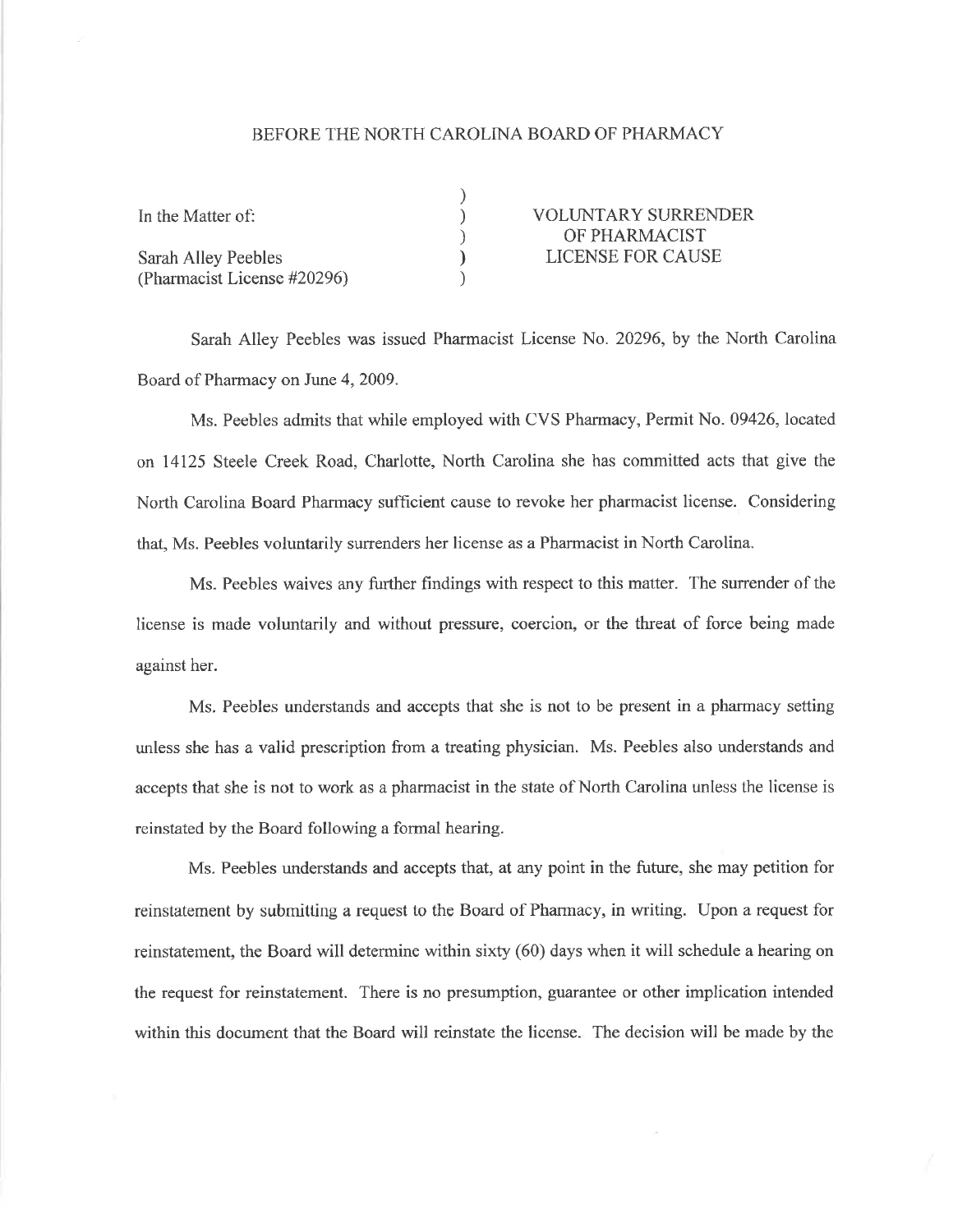Board based on consideration of all available evidence presented at a formal hearing before the Board. The license will not be returned until and unless the Board issues a reinstatement order after any formal hearing.

This the  $\frac{\partial \varphi}{\partial x}$  day of  $\frac{\partial \varphi}{\partial x}$ , 2017. Sarah Alley Peebles